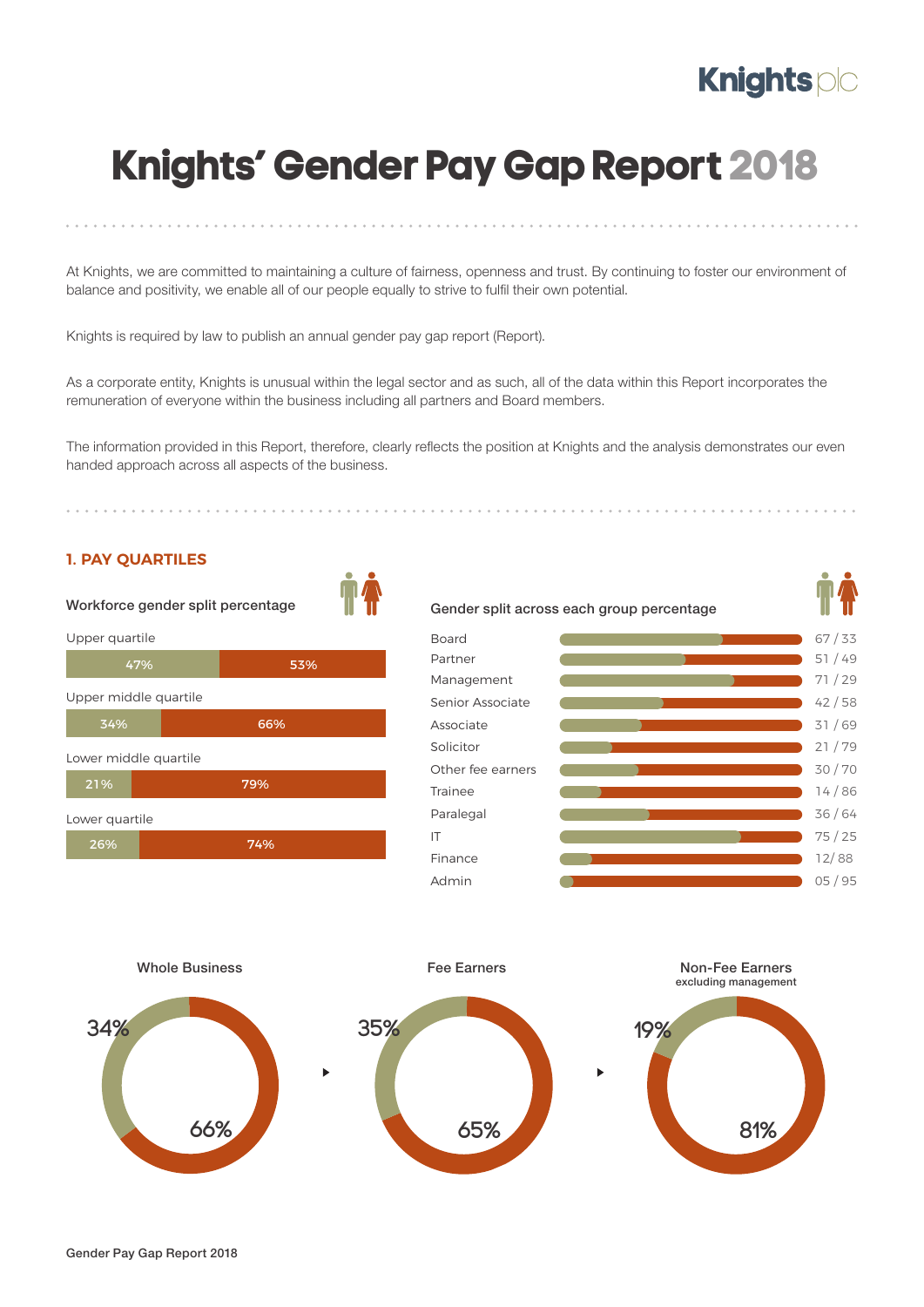## **Knights plc**

### **2. GENDER PAY GAP**

Under the law, men and women must receive equal pay for the same or broadly similar work, work rated as equivalent under a job evaluation scheme or work of equal value. Knights has a clear policy of paying employees equally for the same or equivalent work.

Knights' gender pay gap has decreased over the last 12 months and we are pleased to be able to say that it compares favourably with that of other organisations within our industry driven by our more junior fee earners progressing to more senior levels as they gain experience. We are proud that we have reached the point where roughly half our partners are Female and half are Male. We anticipate the trend continuing given the makeup of our talent pipeline. We are confident that our gender pay gap does not stem from paying women differently for the same or equivalent work. Rather that the gender pay gap is the result of the roles in which men and women work within our business and the salaries that these roles attract.

Knights is proud of its commitment to fairness and equality to all of its workforce. We are confident that historical gender gaps arising through restricted access to the profession generally have been eroded quickly at Knights which is demonstrated by the fact that three of our seven Board members are female.





### **3. GENDER PAY GAP ACROSS THE QUARTILES**